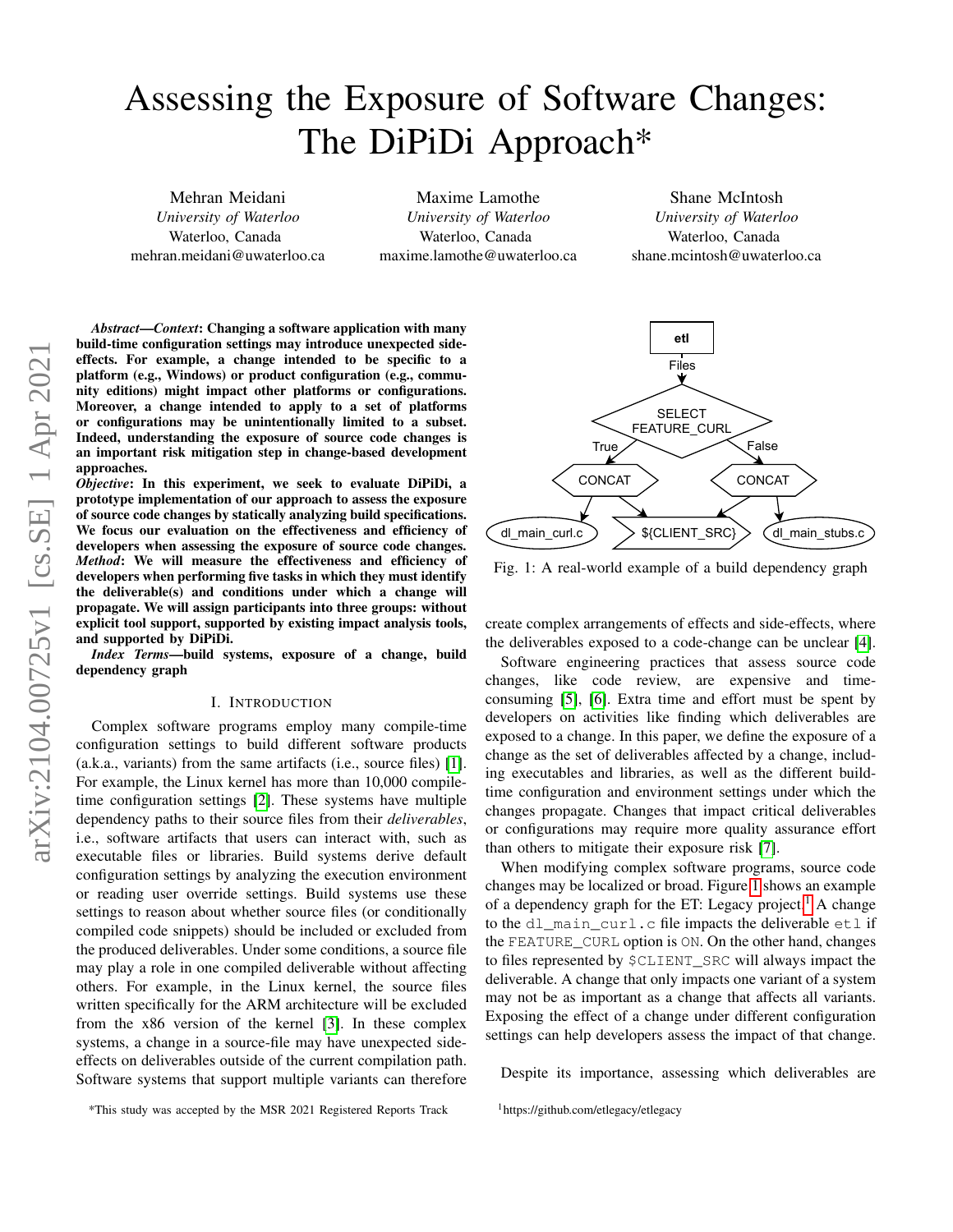<span id="page-1-0"></span>

Fig. 2: An overview of the DiPiDi approach

impacted by a change, and the conditions under which they are impacted, is not well supported by current software tools [\[8\]](#page-6-7). Change Impact Analysis (CIA) is one way to determine the consequences of a change on a software application [\[9\]](#page-6-8). Many CIA techniques have been proposed [\[10\]](#page-6-9)–[\[15\]](#page-7-0). However, to the best of our knowledge, none of them consider environment or build-time configuration settings. While build impact analysis has been shown to be effective [\[7\]](#page-6-6), [\[14\]](#page-7-1), current techniques rely on a dynamic analysis of build execution, which cannot expose the impact of a change on different environmental and configuration settings.

Therefore, we propose DiPiDi, an approach to assess the exposure of changes to the source code of systems that are built using CMake. One of the key roles of the build system is finding and selecting files based on build scripts, buildtime configurations, and environmental variables [\[16\]](#page-7-2)–[\[18\]](#page-7-3). By statically analyzing the build scripts and constructing the *Build Dependency Graph* (BDG), we can assess the exposure of a change on all software variants.

This paper presents our plan to experimentally evaluate the effect of DiPiDi on the effectiveness and efficiency of determining the exposure of source code changes. To that end, we form three participant groups – those with no tool assistance, those with the assistance of a commercial CIA tool, and those with the assistance of DiPiDi– and compare their efficiency and effectiveness on prescribed tasks. The participants are asked to identify the impacted deliverables and variants for given source code changes while we monitor their performance. A tool that could significantly improve effectiveness and efficiency for these tasks could be useful in many applications both for researchers who design experiments based on source code change (e.g., mutation testing) [\[19\]](#page-7-4) and practitioners in the allocation of quality assurance resources.

# II. RESEARCH QUESTIONS

In this study, we aim to determine whether a static analysis of build systems can improve the effectiveness and efficiency of software developers striving to assess the exposure of a source code change. A source code change, or patch, that impacts an application under a specific and rare configuration would likely not merit as much developer attention as a source code change that always impacts the application. A change that impacts more deliverables and/or configurations (highexposure) has a broader "surface area" and a greater potential to impact users, should a defect be introduced, than a change with low-exposure. Despite the importance of understanding exposure, it is difficult to assess without tool support. To this end, we propose DiPiDi to improve awareness of the exposure of changes. We hypothesise that DiPiDi will allow developers to more efficiently and effectively determine the exposure of source code changes.

To test our hypothesis, we pose the following research questions (RQs):

RQ1: Does DiPiDi help developers assess the exposure of source code changes more effectively?

We address RQ1 by testing the following hypotheses:  $H_{1,1}$ : DiPiDi significantly increases the effectiveness of developers in assessing the exposure of a patch.

 $H0<sub>1.1</sub>$ : DiPiDi does not significantly increase the effectiveness of developers in assessing the exposure of a patch.

Additionally, we ask:

RQ2: Does DiPiDi help developers to assess the exposure of source code changes more efficiently?

We formalize RQ2 in the following hypotheses:

H<sub>2.1</sub>: DiPiDi significantly increases the efficiency of developers in assessing the exposure of a patch.

 $H0_{2,2}$ : DiPiDi does not significantly increase the efficiency of developers in assessing the exposure of a patch.

#### III. DIPIDI

Our proposed solution to raise developer awareness of the exposure of changes, DiPiDi, works on projects that use the CMake build system. CMake is a cross-platform build system that builds deliverables from artifacts, like source files [\[20\]](#page-7-5). CMake has two distinct phases. First, it generates platformbased low-level build specifications (e.g., Makefiles, Visual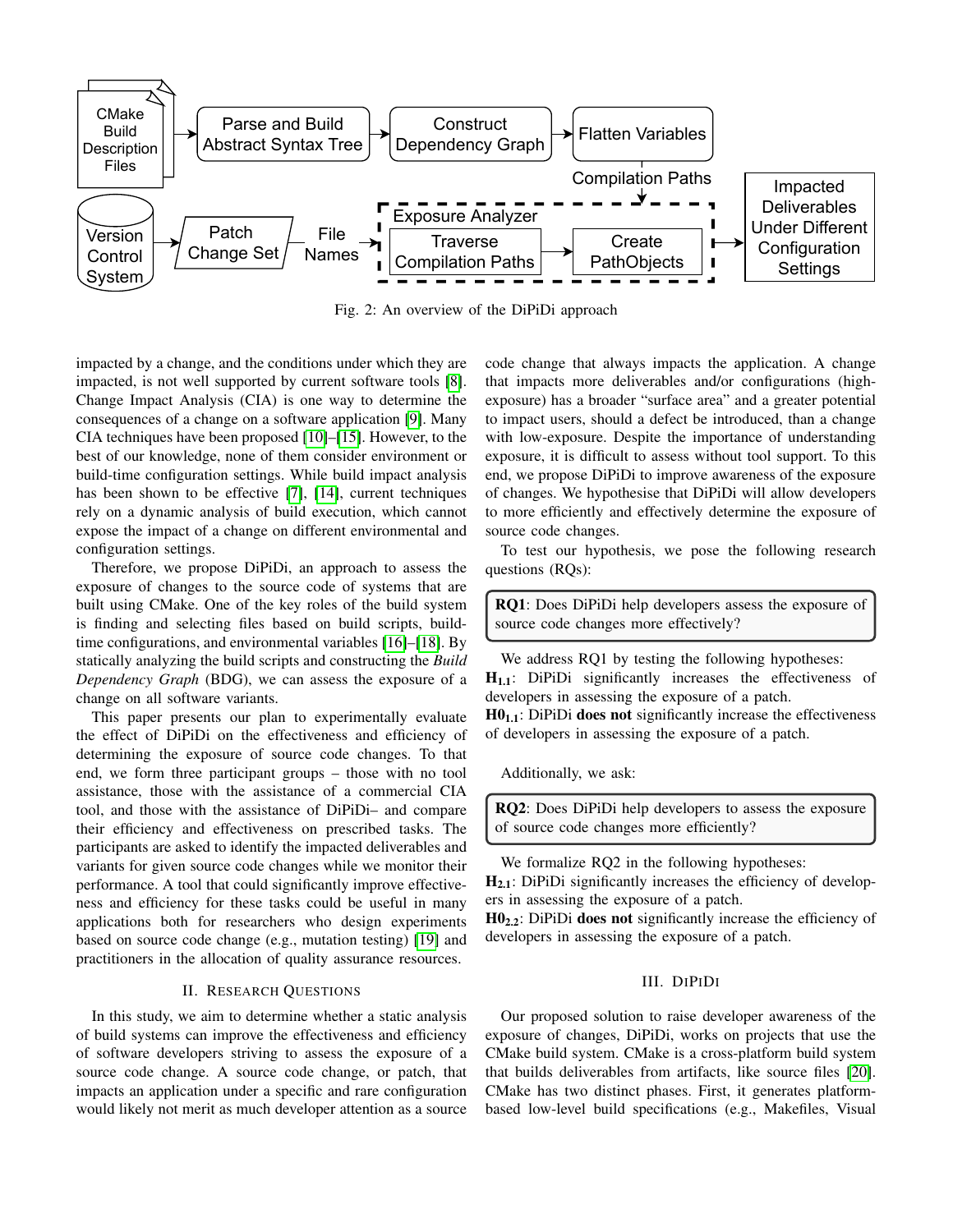Studio #.sln files, or Ninja files [\[21\]](#page-7-6)). Then, CMake invokes the low-level build tool to build the project.

An overview of the approach used by DiPiDi can be found in Figure [2.](#page-1-0) DiPiDi first parses the CMake specifications starting with the CMakeLists.txt file in the project root directory (i.e., the entry point for the CMake build system). We use ANTLR [\[22\]](#page-7-7) to parse and build the *Abstract Syntax Tree (AST)* from the CMake file. At this level, we may need to include and parse other CMake files as instructed in the CMakeLists.txt file.

Next, we traverse the AST to create the *Build Dependency Graph*, which represents the relationship between the deliverables, source files, and the conditions in each path. Using the graph, we resolve variables to their values under different build-time configuration settings (i.e., flatten the variables). By flattening the variables, we obtain all of the possible values for each variable for all configuration settings. This information is then saved and can be accessed through an API when attempting to determine the exposure of a source code change.

Given a list of changed file names, the flattened variables can be used to traverse dependency paths to create a list of exposed PathObjects, the output of DiPiDi. A PathObject contains all the possible dependency paths from deliverables to the changed source files. Often in large software applications, there are build-time configuration and environmental settings that help the build system to reason about different variants of the system [\[23\]](#page-7-8), [\[24\]](#page-7-9). These settings create different dependency paths from the deliverable to the source files. An example of the output of DiPiDi is shown in Figure [3.](#page-2-0) This output can then be used by developers to identify which deliverables and variants are exposed by sourcecode changes. DiPiDi will be available online on our public GitHub repository.<sup>[2](#page-2-1)</sup>

### IV. RESEARCH PROTOCOL

To test our hypotheses, we will conduct randomized controlled experiments with three groups. Study participants will be asked to perform a set of prescribed tasks with their usual development setup without additional help (control group), with a baseline change impact analysis tool (positive control group), and with DiPiDi (treatment group). We measure the effectiveness of our tool by comparing the responses of the participants with an established ground truth. We will measure the efficiency of our participants by comparing the duration of each task across the groups.

#### <span id="page-2-2"></span>*A. Variables*

Table [I](#page-3-0) provides an overview of the study variables, which we describe below.

*1) Independent Variable:* In our study design, the tool support provided to the participants varies (*No Tool*, *With Existing Tool*, and *With DiPiDi*). All tooling level groups will have access to the same information and interface. The only difference in access being the additional output of the Existing

```
1 {
  2 "dl_main_curl.c": {
3 "FEATURE_CURL": ["etl"]
               \lambda"dl_main_stubs.c":{
                       6 "NOT FEATURE_CURL": ["etl"]
               7 },
          "common.c": {
                         9 "": ["etl"]
\begin{matrix} 10 & & \textcolor{red}{\ddots} \\ 11 & & \textcolor{red}{\ddots} \end{matrix}11
```
Fig. 3: An example of output of the tool based on the given graph in Figure [1](#page-0-0)

Tool/DiPiDi for the relevant groups. More specifically, each group is defined as follows:

No Tool. This group has access to the code change and other files in the project, including the build specifications. They can use their preferred development environment to perform the tasks. This group is a control group and represents the current practices used by software developers attempting to determine which deliverables are affected by a source code change.

Existing Tool. This group has access to the same environment as the *No Tool* group, as well as a state-of-the-art change impact analysis tool [\[25\]](#page-7-10). This group is a positive control group and represents the current approaches used by software engineering research to aid software developers attempting to determine which deliverables are affected by a source code change.

DiPiDi: This group–the treatment group–will have access to same environment as the *No Tool* group, as well as the output of DiPiDi. For each changed file, the tool will print a PathObject. Our tool will print the impacted deliverables at the file level. Although the file granularity may overestimate the true impact of a change, it is the granularity at which the build system operates.

*2) Dependent Variables:* Our dependent variables are outlined in Table [I.](#page-3-0) We discuss our reasoning for these variables below.

1 provides fully correct answers for each task and consider the Exposure analysis effectiveness: The score from each task indicates how close the answers of the participants are to the ground truth. We could alternatively determine if a participant ratio of correct answers to total tasks. However, we believe that our approach, which indicates how close participants are to fully correct answers, allows us to obtain a finer grained insight into how participants complete their tasks. Thus, we consider our task scores (i.e., *Number of correctly identified deliverables* & *Relative rate of correctly identified deliverables*) to be good proxies for exposure analysis effectiveness. Exposure analysis efficiency: We define exposure analysis efficiency as the scores the participant get for tasks for a given time (in minutes) spent for the tasks. As a result, getting higher score in a shorter time will result in a higher efficiency. This way, we consider both the fully correct answers and the partial ones, especially in the rank based tasks.

<span id="page-2-1"></span><sup>2</sup>https://github.com/software-rebels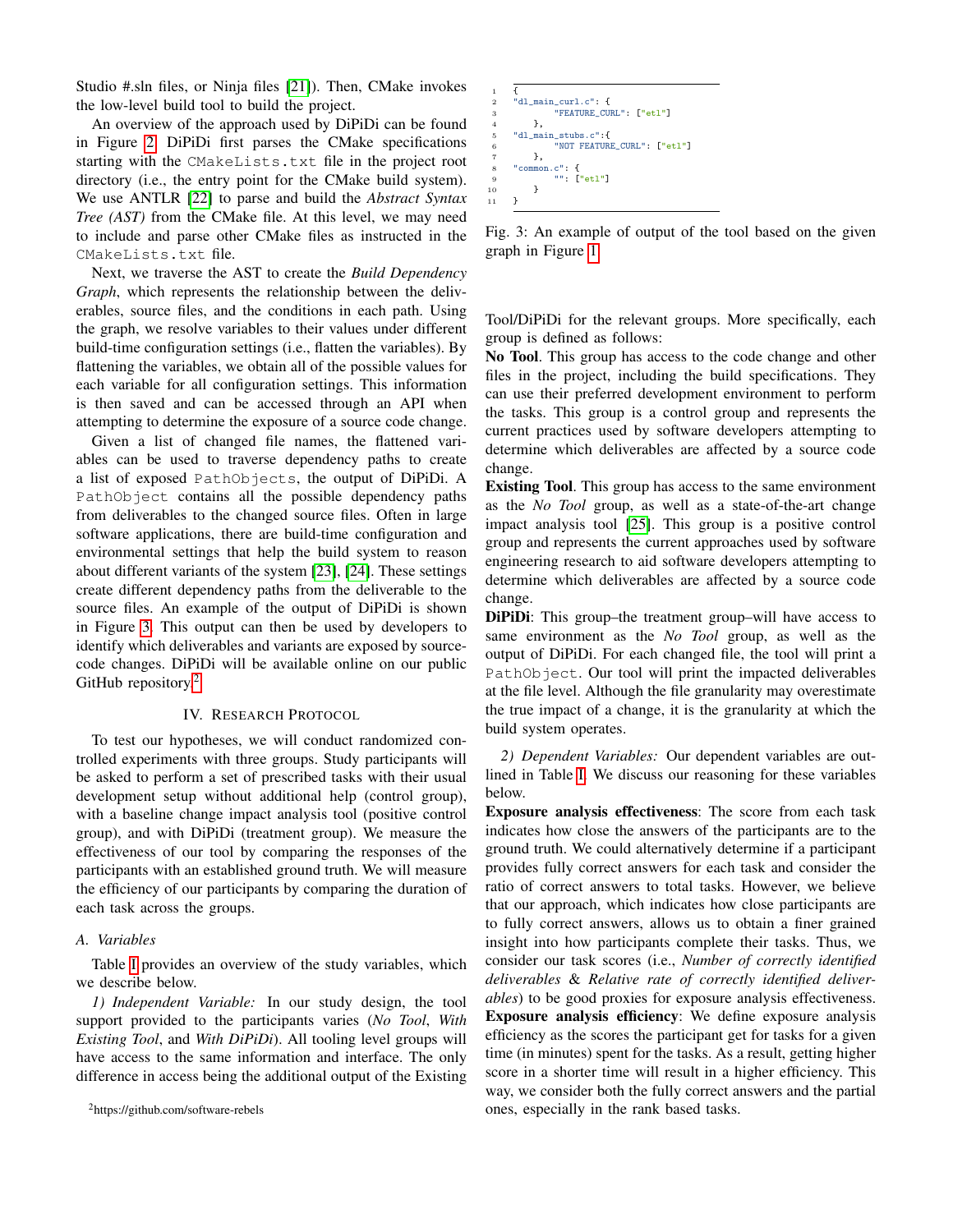<span id="page-3-0"></span>

| <b>Name</b>                                           | <b>Description</b>                                                                                                                                                     | <b>Scale</b> | <b>Operationalization</b>                                                                                                                     |
|-------------------------------------------------------|------------------------------------------------------------------------------------------------------------------------------------------------------------------------|--------------|-----------------------------------------------------------------------------------------------------------------------------------------------|
| Independent variables:                                |                                                                                                                                                                        |              |                                                                                                                                               |
| Tooling level                                         | The tools available to the participants: no tool, existing tool,<br>DiPiDi                                                                                             | nominal      | See Section IV-A; randomized.                                                                                                                 |
| Dependent variables:                                  |                                                                                                                                                                        |              |                                                                                                                                               |
| Number of correctly<br>identified deliverables        | Ratio of the impacted deliverables correctly identified by the<br>participants under a specific build-time configuration over the<br>known impacted deliverables (RQ1) | ratio        | Computed at the end using the harmonic<br>mean (F-measure) for task types A $&$ C.<br>See Sections IV-C & IV-F2                               |
| Relative rate of correctly<br>identified deliverables | Normalized pairwise disagreements between participant rankings<br>of patches in terms of the number of impacted deliverables, and<br>known correct rankings (RQ1)      | ratio        | Calculated at the end for tasks of type B.<br>See Section IV-F2                                                                               |
| Exposure analysis<br>effectiveness                    | The sum of the number of correctly identified deliverables and<br>relative rate of correctly identified deliverables (RQ1)                                             | ratio        | Computed at the end using the number of<br>correctly identified deliverables and the rel-<br>ative rate of correctly identified deliverables. |
| Task time                                             | The time needed for each participant to complete a task subtract-<br>ing pauses (RQ2)                                                                                  | ratio        | Measured by our web-based application.<br>The participant can pause a task and resume<br>manually. see Section IV-B4                          |
| Exposure analysis<br>efficiency                       | Ratio of the total score of the participant over the sum of all Task<br>times $(RQ2)$                                                                                  | ratio        | Total score is the sum of the scores of all<br>of the individual tasks, see Section IV-F2                                                     |
| Confounding/Measured variables:                       |                                                                                                                                                                        |              |                                                                                                                                               |
| CMake experience                                      | Participant's experience in working with CMake build system                                                                                                            | ordinal      | Measured: 3-point scale ("none", "tried",<br>"used in professional development"); ques-<br>tionnaire                                          |
| Code changes                                          | Changed code in diff format along with the other source files of<br>the project                                                                                        | nominal      | Design: each participant gets patches from<br>three real-world projects                                                                       |
| Configuration settings                                | Environmental and build configuration settings of the build sys-<br>tem: default configuration, custom                                                                 | nominal      | Design: for applicable tasks, each partici-<br>pant gets two configurations for build set-<br>tings.                                          |
| Current programming<br>practice                       | How often the participant currently programs                                                                                                                           | ordinal      | Measured: 3-point scale ("not", "some-<br>times", "often"); questionnaire                                                                     |
| Development experience                                | Participant's software development experience in years                                                                                                                 | ordinal      | Measured: 5-point scale ("less than a year"<br>"10 years or more"); questionnaire                                                             |
| Fitness                                               | Physical fitness of the participant, like tiredness, during the<br>experiment                                                                                          | ordinal      | Measured: 5-point scale ("very tired"<br>"very fit"); questionnaire                                                                           |
| Perceived task difficulty                             | Participant's overall perception of the task provided during the<br>experiment                                                                                         | ordinal      | Measured: 3-point scale ("easy", "average",<br>"hard"); questionnaire at the end of each<br>task                                              |
| Project-specific<br>experience                        | Participant's past exprience with the provided project and patch                                                                                                       | ordinal      | Measured: 3-point scale ("none", "user",<br>"contributor"); questionnaire at the end of<br>each task                                          |

## TABLE I: The variables of the study

*3) Confounding Variables:* Because different code changes might affect the results of our participants, we control the code changes made available to them. We present patches from three different projects to ensure our results are not biased towards any single project. We also control build-time configuration settings to evaluate *Tooling level* with multiple build configurations without introducing confounding factors. We gather some demographic information like the *Development experience* in order to control their correlation with the dependent variables. We also use these variables to inform our data preprocessing (e.g., get some context to determine why a participant might not have finished a task) and for further analysis. We use this data to augment the statistical analysis and make decisions about whether a participant is suitable for a task.

## *B. Materials*

In this section, we describe the materials that we use in this study.

*1) DiPiDi:* We developed DiPiDi to reveal the exposure of a change in a structured manner. In a nutshell, DiPiDi processes build specifications statically to produce a *Build De-* *pendency Graph (BDG)*, which we traverse to assess exposure. Before conducting the experiments, we will run the DiPiDi BDG generation step on the projects that will be presented to our participants and save the output. Participants in the DiPiDi tooling level of the experiment will use DiPiDi's querying features to perform the assigned tasks.

*2) Existing tool:* To assess whether the improvements in the DiPiDi tooling level (treatment) group are related to the approach implemented by our tool, we select a recent and available impact analysis tool to employ in the *Existing tool* (positive control) group. Unfortunately, most of the proposed impact analysis tools are prototypes [\[10\]](#page-6-9). Additionally, due to our project selection and since our implementation of the DiPiDi approach supports CMake build specifications, the impact analysis tool must support the C++ programming language. We have selected Frama-C; a tool proposed by Kirchner et al. [\[25\]](#page-7-10). Frama-C is an industrial grade static analysis tool, which can perform impact analysis on C and C++ projects. Moreover, Frama-C is open-source and can therefore be customized if needed.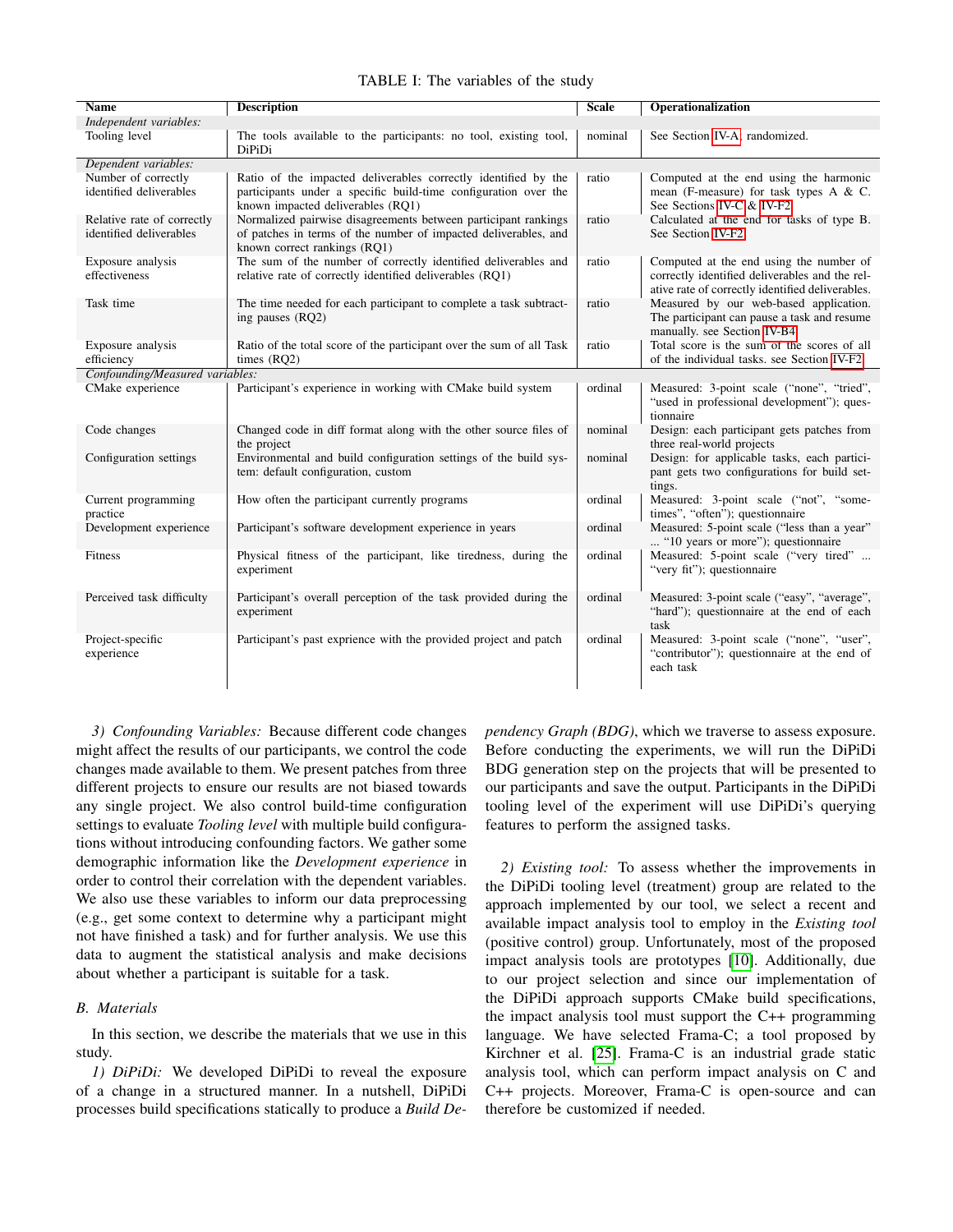*3) Studied projects:* To allow for realistic evaluations, all of the patches that form the basis for the tasks in this experiment are sampled from real-world projects. Since our tool currently supports the CMake build system, we limit our selection to large and successful projects that use CMake. We choose to focus on large systems (with complex dependency graphs), since they stand to benefit more from an exposure analysis than small systems (with simple build dependency graphs) do. We select three projects from the Qt and KDE open-source communities as the scope from which to sample tasks to conduct our study. KDE is a collection of projects comprising an open-source desktop environment. Qt is an open-source toolkit for creating Graphical User Interfaces (GUI). Both of these communities use C/C++ as their programming languages and CMake as their build technology.

To select our projects, we first start with all of the projects available on the GitHub organization pages for KDE and Qt and filter out projects that do not use CMake. We then filter out projects that have not had commits in the last 6 months to guarantee that we are looking at active projects. Finally we select the top three projects by number of forks, a proxy that allows us to gauge developer interest. With these criteria in mind, we select Kdenlive, Qt Base, and Krita.

For each studied project, we plan to iterate over patches in reverse chronological order, selecting patches that impact a different number of deliverables under different configuration settings until three patches have been selected (nine patches in total). To identify the impacted deliverables, we manually inspect the source files and find the deliverables that are impacted by the changed code. We use this as our ground truth. While DiPiDi reports changes at file level, in this study we ask participants to report impacted deliverables at the code level, a sub-set of reported deliverables by the tool.

<span id="page-4-1"></span>*4) Experiment UI:* To conduct our experiment with a diverse range of participants and allow our participants to rely on their own development environments, we develop a Web based application with which our participants will interact. The application will retain a log of answers and the duration of each task. The logic behind the experiment UI will randomly assign each participant to a *Tooling level* group and randomly assign tasks to the participants, all the while logging which project and tasks are assigned to whom. Participant information will only be made available to the researchers after all results have been scored to reduce experimenter bias [\[26\]](#page-7-11).

# <span id="page-4-0"></span>*C. Tasks*

We ask our participants to complete five tasks, one Type A task, two Type B tasks, and two Type C tasks. After a participant initiates our experiment through our experiment UI, they are randomly assigned to a *Tooling level* and the tasks are randomly ordered and logged. The order of the tasks is randomized to account for learning effects that could occur if developers improve by learning from previous tasks. Furthermore, we construct each task using three different open-source projects, and randomly assign each task to each participant. Therefore, participants cannot share answers with each other and tasks are less biased towards a specific project or task. Participants must obtain the data and files required to complete each task through our experiment UI, and must also provide their answers through it.

Our tasks are constructed to answer both RQ1 and RQ2. The results obtained for each task can be used to answer our first research question (i.e., RQ1), while the duration of the tasks can be compared for each group to answer RQ2. The three task types are as follows.

Task Type A: The purpose of this task is to compare the exposure assessment effectiveness and efficiency of the participants in different *Tooling levels*. The participant is provided with the names of changed files and a set of build specifications. The participant is then asked to list impacted deliverables (without having the source code). The experiment UI provides a text input field for the participant to identify those deliverables.

Task Type B: The purpose of these tasks is to determine the effect of presenting exposure reports on the effectiveness and efficiency of developers assessing the relative exposure of patches. The participant is assigned three patches and a set of build specifications. We ask the participant to rank the patches listed in the experiment UI based on (a) the number of impacted deliverables; and (b) the number of impacted application variants (e.g., number of affected OS). We ensure that the patches do not affect the same number of deliverables and application variants. Furthermore, the patches are sampled from a different project than the ones studied for other tasks.

Task Type C: The purpose of these tasks is to determine the impact of DiPiDi when participants are particularly interested in the exposure in a given setting. Participants are presented with three patches and asked to identify those that (a) affect a specified set of deliverables; (b) affect a specific variant of the software; and (c) identify the configuration settings under which the changes will propagate. For this task type, we use a different project than for tasks of types A and B.

## *D. Participants*

Since our tasks are centered around specific software engineering practices, our participants should have the programming experience necessary to allow them to find the deliverables impacted by a source code change. We therefore seek to populate our pool of participants with software developers, or individuals with programming experience.

We calculated the required size of our pool of participants using the standard settings for uncovering a medium effect size (0.25) when applying a one-way ANOVA (i.e.,  $\alpha = 0.05$ ,  $\beta = 0.8$ , three levels) [\[27\]](#page-7-12). The results require us to recruit 159 participants. Since recruiting such a large pool of participants is unlikely, we relax our effect size target to large effect size (0.40), giving a more achievable pool of 66 participants.

We will recruit our participants for our study from the development teams of our industrial partners, which include large multinationals like Huawei and Dell EMC, as well as start-ups like YourBase. We strive to recruit at least 50 professional software developers from these organizations.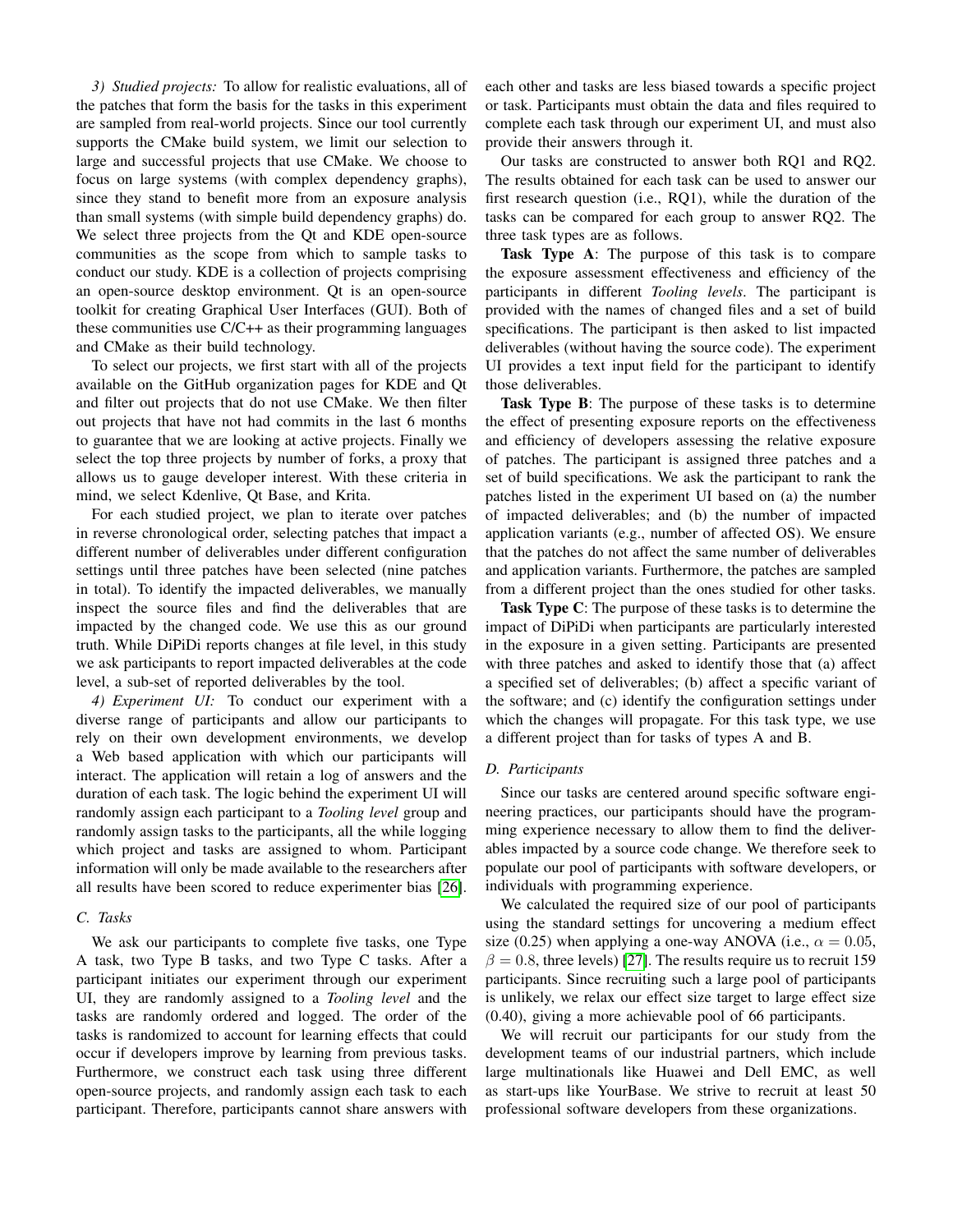Since we intend to track project-specific experience and sample from all three types mentioned in Table [I,](#page-3-0) We will seek to recruit experienced software developers (i.e., contributors) in the KDE and Qt projects through personal and professional contacts, e.g., projects' mailing lists and on social media platforms like LinkedIn and Twitter. We expect to recruit at least ten software developers from these sources. Finally, we will also post open calls for participants in various schools of computer science and software engineering. We expect to recruit at least ten more participants through these sources.

Pilot: We will run a pilot round with five participants to test our experiment platform and the whole experiment.

## *E. Execution Plan*

We will provide our participants with access to our webbased application in batches of ten. This staged approach will allow us to fix any potential problems without invalidating too large of a subset of our participant data. The application will have the following procedure for each participant:

*1) Welcome Page:* We first provide our participants with an outline of the tasks and an estimate of the time required to complete the tasks. In addition, we will request the requisite consent of participants to participate in the experiment. The participants are asked to refrain from sharing task information with other participants. For ethical compliance reasons, participants are also informed that they may stop the experiment at any time for any reason.

*2) Onboarding:* After obtaining consent from the participants, we provide an explanation of the tasks to be completed during the experiment. Based on the tooling level assigned to the participant, we provide the steps required to setup the environment and the tool (if applicable). Additionally, we include a warm-up task, so that the participant becomes familiar with the study subject prior to taking on the evaluated task. We inform participants that they may use their preferred development tools (e.g., CLI tools, IDE). Participants are also informed that each task is timed, that their responses will remain anonymous unless they explicitly request otherwise, and they may skip individual tasks.

*3) Tasks:* We present our participants with the tasks outlined in Section [IV-C](#page-4-0) in a random order. For each task, our application will provide a hyperlink to download the source code. A timer will begin as soon as the task page is loaded. We also log checkpoints throughout the experiment. Before showing the description of the actual task, we provide the download link and the necessary steps to prepare the environment. The participants must click on a ready button to initiate the experiment. We also log the moments that the participants begin to enter their responses. The page will describe the task, and show the configuration settings that the participant should consider. We present the results of the tools in the experiment UI for participants in the 'Existing Tool' and 'DiPiDi' *tooling level*, in a form that emulates supplementary code review information that would be available if the tools were part of a CI/CD pipeline. The application will provide input spaces for the participant to enter their responses. The application will log the time that the participant spent on each task. The participant may click a pause button to pause the timer if a distraction of any kind interrupts their focus. A skip button allows the participant to move on if they feel that they cannot complete a task.

*4) Questionnaire:* Prior to the start of the experiment, the participants are asked demographics questions about their background and programming experience. After a participant completes their five tasks, we will follow up with a questionnaire, which collects tool usage questions about the CLI tools, IDEs, and/or other tools that used to complete the tasks. Additionally, we are interested to know whether the participants find the provided tool useful and usable. We also ask participants to comment on any problems that they may have encountered during the experiment. Finally, we will thank the participants and invite them to provide other feedback if they desire. This questionnaire will take fewer than five minutes to complete.

## *F. Analysis Plan*

We expect to see differences in effect size between the DiPiDi tooling level group and other groups. Based on our sample size, the differences should be large to count the effect. In this section, we describe the analysis plan we intend to use in this study.

*1) Data Cleaning:* We assign each participant five tasks to complete. However, it is possible for a participant to exit the application before completing all of their assigned tasks. Since the experiment UI accepts input from participants in any text format, we will manually check that answers are sane before analyzing them. Next, we will review the participant's questionnaire submission and feedback for mentions of problems that may (partially) invalidate their submission, removing their invalid answers when appropriate. Additionally, we will use outlier detection approaches, like Tukey's fences [\[28\]](#page-7-13) and box plots, which do not require regression models to detect outliers. If there are outliers, we will analyse them by hand to gain insight into them. Finally, we may remove those data if we find enough evidence to do so after both outlier detection and manual evaluation.

<span id="page-5-0"></span>*2) Measuring Effectiveness:* For rank-based tasks, i.e., *task type B*, we will use Kendall's tau ranking distance formula [\[29\]](#page-7-14) to compute the distance between participant answers and the ground-truth. We report that number as the score between zero and one for those tasks. For list-based tasks, i.e., *task types A and C*, like previous studies, we compute precision and recall [\[30\]](#page-7-15). As discussed, the goal of this study is to expose the change under different configuration settings and help developers to identify impacted deliverables for a specific configuration setting. To compute the correctness and completeness of the participant's Estimated Impacted Deliverables (EID), we compare them to Actual Impacted Deliverables (AID) using the following precision (correctness) and recall (completeness) formulas:

$$
Precision = \frac{EID \cap AID}{EID}; Recall = \frac{EID \cap AID}{AID}
$$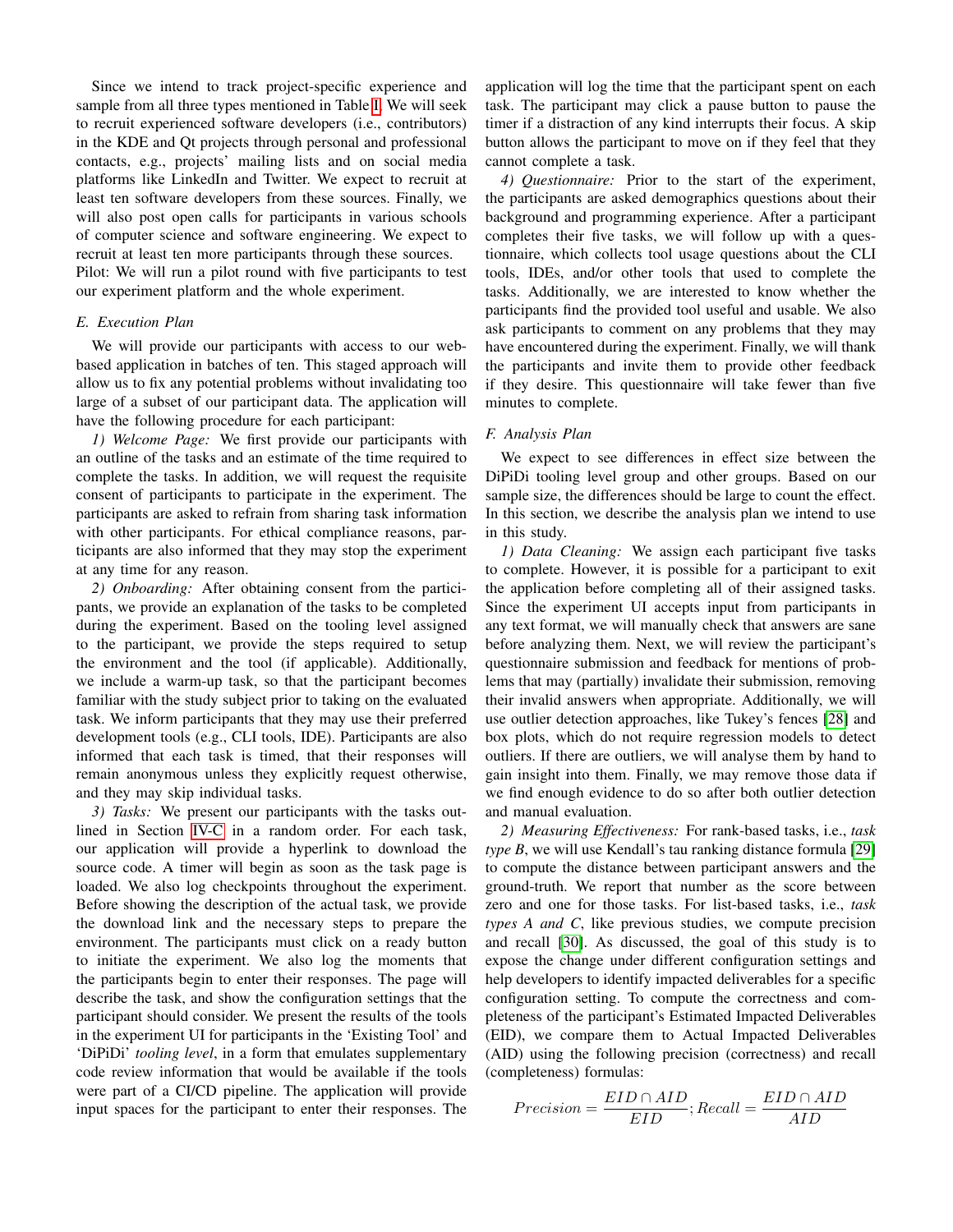Due to the natural trade-off between precision and recall, we calculate the F-measure (i.e, the harmonic mean of precision and recall) to get an overall impression of task effectiveness.

*3) Descriptive Statistics:* For each group, we will provide the mean, standard deviation, and relevant quantile values for our dependent variables and participant demographics. We will also include Spearman's  $\rho$  pairwise correlation values to measure the strength of relations between the variables.

*4) Inferential Statistics:* We will first use the Shapiro–Wilk test, along with a visual analysis, to determine if our data is normally distributed.

If our data follows non-normal distributions, we will use non-parametric statistical tests to answer RQ1 & RQ2 because they impose fewer constraints on the distributions of analyzed data. In this case, we will use the Kruskal–Wallis test (i.e., One-way ANOVA on ranks) statistical hypothesis testing technique to identify whether there exists any statistically significant difference between the groups. If the test shows any difference among the groups, we will use the Dunn's Multiple Comparison Test [\[31\]](#page-7-16) to check for significant differences between the pairs while correcting the p-value with a Bonferroni adjustment. We will then apply the Cliff's Delta non-parametric effect size measure to assess the magnitude of the difference between the pairs.

If our data does follow a normal distribution, we will use a one-way ANOVA technique to identify whether a difference exists between the three groups. If a one-way ANOVA shows any differences, we will use Tukey's range test as a posthoc test to explore differences between the *No-Tool* group - DiPiDi group and *Existing Tool* group - DiPiDi group while controlling the family-wise error. Finally, we will use Cohen's d for effect size calculations.

To reject the null hypothesis, the data should (1) present significant differences through the ANOVA test, (2) present significant differences through the post hoc test, and finally (3) show a large effect size between the *No-Tool* group, the *Existing tool* group, and the DiPiDi group. Due to the correction applied by the post hoc approaches, their results are conservative. Therefore, if they identify significant differences between the pairs, we can be confident of the results. On the other hand, if our data only shows significant differences through the ANOVA test, we will need to run the experiment with a larger sample size to make pairwise conclusions. If the number of recruited experienced developers is not large enough to perform the statistical analysis for that population, we will perform a preliminary analysis on it instead.

#### V. THREATS TO VALIDITY

*Threats to internal validity:* Participants may vary in their capacity to estimate exposure. We strive to mitigate this by randomly assigning tasks to participants and by recruiting participants with varying levels of experience. Due to the challenges associated with obtaining a large sample of software developers, this study will focus on a statistically valid, but non-maximal number of participants. The pool of participants will retain enough statistical power to reject our null hypotheses. We are aware that the statistical power of the effect sizes of our findings is dependent on our final sample size and shall therefore endeavor to recruit as many participants as possible.

*Threats to external validity:* We anticipate that most of our participants will volunteer from our three partner organizations. As such, they will likely have similar technological backgrounds. This might reduce the generalizability of our findings. To mitigate this effect, we also endeavor to obtain participants from other backgrounds.

*Threats to construct validity:* Due to the Hawthorne effect, our participants are likely to behave differently in our experimental setting because they are aware that they are being monitored. We attempt to mitigate this threat by giving developers realistic tasks, letting them work on their own computers at a time and place of their choosing. Furthermore, we will not discuss the hypotheses of the study with the participants until after they completed their tasks. We are aware that our selected measurements do not fully capture the phenomena that we set out to measure (i.e., effectiveness and efficiency of assessing patch exposure). Nonetheless, we select a broad range of measurements and tasks that we believe to be meaningfully representative of the underlying phenomena of interest.

#### **REFERENCES**

- <span id="page-6-0"></span>[1] Q. Tu and M. W. Godfrey, "The build-time software architecture view," in *Proceedings IEEE International Conference on Software Maintenance. ICSM 2001*. IEEE, 2001, pp. 398–407.
- <span id="page-6-1"></span>[2] J. Sincero, H. Schirmeier, W. Schröder-Preikschat, and O. Spinczyk, "Is the linux kernel a software product line," in *Proc. SPLC Workshop on Open Source Software and Product Lines*, 2007.
- <span id="page-6-2"></span>[3] S. Nadi and R. Holt, "The linux kernel: A case study of build system variability," *Journal of Software: Evolution and Process*, vol. 26, no. 8, pp. 730–746, 2014.
- <span id="page-6-3"></span>[4] C.-P. Bezemer, S. McIntosh, B. Adams, D. M. German, and A. E. Hassan, "An empirical study of unspecified dependencies in make-based build systems," *Empirical Software Engineering*, vol. 22, no. 6, pp. 3117–3148, 2017.
- <span id="page-6-4"></span>[5] J. Cohen, "Modern code review," *Making Software: What Really Works, and Why We Believe It*, pp. 329–336, 2010.
- <span id="page-6-5"></span>[6] A. Bosu, M. Greiler, and C. Bird, "Characteristics of useful code reviews: An empirical study at microsoft," in *Proceedings of the 12th Working Conference on Mining Software Repositories*, ser. MSR '15. IEEE Press, 2015, p. 146–156.
- <span id="page-6-6"></span>[7] R. Wen, D. Gilbert, M. G. Roche, and S. McIntosh, "Blimp tracer: integrating build impact analysis with code review," in *2018 IEEE International Conference on Software Maintenance and Evolution (ICSME)*. IEEE, 2018, pp. 685–694.
- <span id="page-6-7"></span>[8] F. Hassan and X. Wang, "Hirebuild: An automatic approach to historydriven repair of build scripts," in *2018 IEEE/ACM 40th International Conference on Software Engineering (ICSE)*. IEEE, 2018, pp. 1078– 1089.
- <span id="page-6-8"></span>[9] R. S. Arnold and S. A. Bohner, "Impact analysis-towards a framework for comparison," in *1993 Conference on Software Maintenance*. IEEE, 1993, pp. 292–301.
- <span id="page-6-9"></span>[10] B. Li, X. Sun, H. Leung, and S. Zhang, "A survey of code-based change impact analysis techniques," *Software Testing, Verification and Reliability*, vol. 23, no. 8, pp. 613–646, 2013.
- [11] S. N. Ahsan and F. Wotawa, "Impact analysis of scrs using single and multi-label machine learning classification," in *Proceedings of the 2010 ACM-IEEE international symposium on empirical software engineering and measurement*, 2010, pp. 1–4.
- [12] M. Gethers and D. Poshyvanyk, "Using relational topic models to capture coupling among classes in object-oriented software systems," in *2010 IEEE International Conference on Software Maintenance*. IEEE, 2010, pp. 1–10.